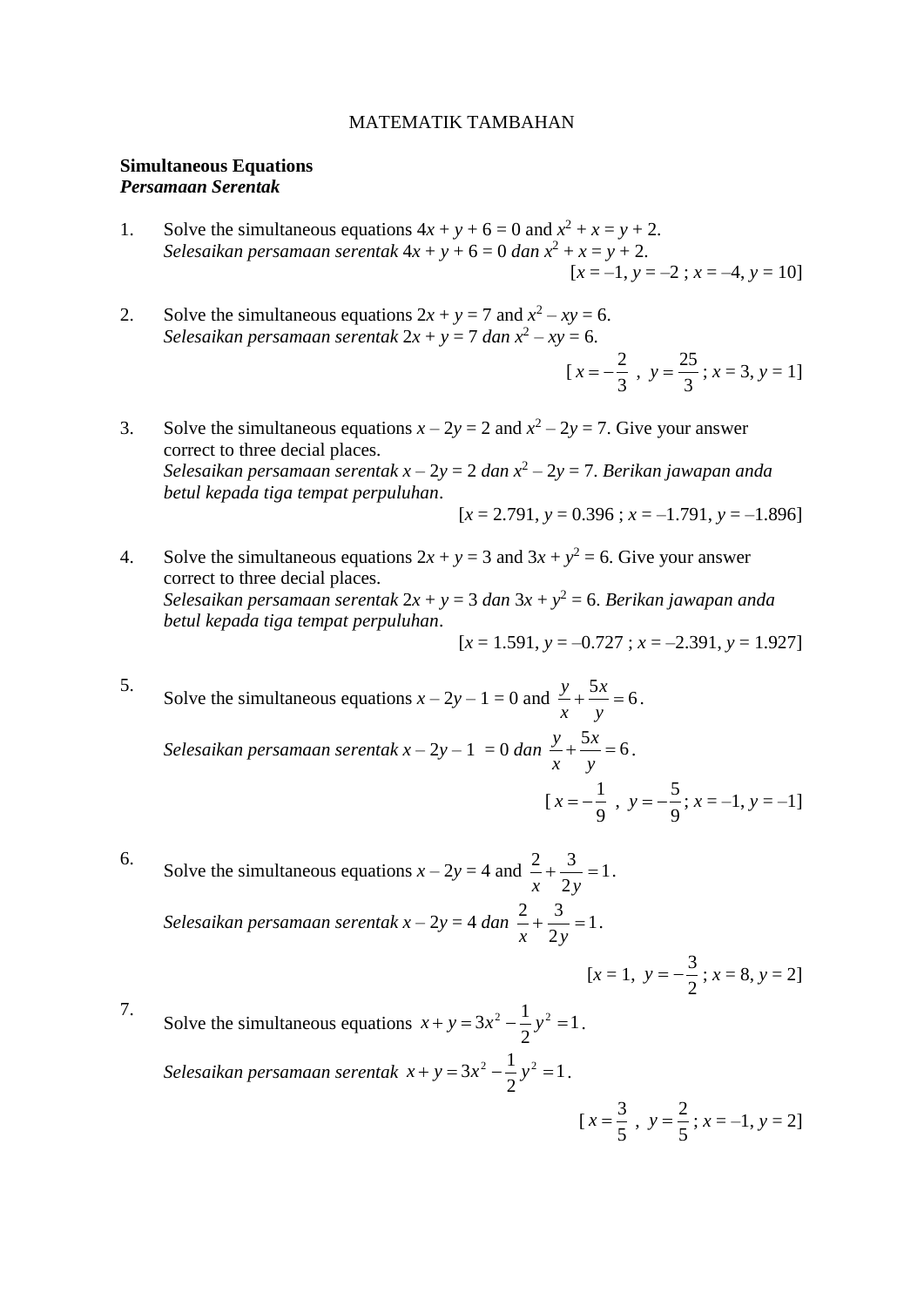## **Indices and Logarithms** *Indeks dan Logaritma*

- 1. Solve the equation  $32^{x-1} = 8^{x+3}$ . Selasaikan persamaan  $32^{x-1} = 8^{x+3}$ .
- 2. Given  $\log_4 5y \log_4 3x = 2$ , express *y* in terms of *x*. *Diberi*  $\log_4 5y - \log_4 3x = 2$ , ungkapkan y dalam sebutan x.
- 3. Solve the equation  $2 + \log_3(x 2) = \log_3 3x$ .  $\textit{Selesaikan }$  persamaan  $2 + \log_3(x-2) = \log_3 3x$ .

4. Given 
$$
\log_p 2 = 3
$$
 and  $\log_q \frac{5}{4}$ , find the value of  $\log_2 pq$ .  
\n*Diberi*  $\log_p 2 = 3$  *dan*  $\log_q \frac{5}{4}$ , *cari nilai*  $\log_2 pq$ .

5. Simplify/Permudahkan:

$$
\frac{5^{10(x-1)}}{25^{-2(x+2)}}
$$

 $[5^{14x-8}]$ 

15

 $[x = 7]$ 

5  $y = \frac{38x}{7}$ 

[3]

[

6. Given that  $\log_p 128 = 7$ , find the value of *p*. *Diberi bahawa*  log *<sup>p</sup>* 128 7 *, cari nilai p*.

 $[p = 2]$ 

7. Given  $\log_5 2 = m$  and  $\log_5 3 = n$ , express  $\log_{25} 18$  in terms of *m* and *n*.  $Diberi \log_5 2 = m \, dan \log_5 3 = n$ , ungkapkan  $\log_{25} 18$  dalam sebutan m dan n.

$$
[\frac{1}{2}m+n]
$$

8. Given  $x = 2^m$  and  $y = 2^n$ , express  $\log_2 \frac{4x}{x^2}$  $\log_2 \frac{4}{1}$ *y*  $\frac{x}{2}$  in terms of *m* and *n*. *Diberi x* =  $2^m$  *dan y* =  $2^n$ *, ungkapkan*  $\log_2 \frac{4x}{x^2}$  $\log_2 \frac{4}{1}$ *y x dalam sebutan m dan n.*  $[2 + m - 2n]$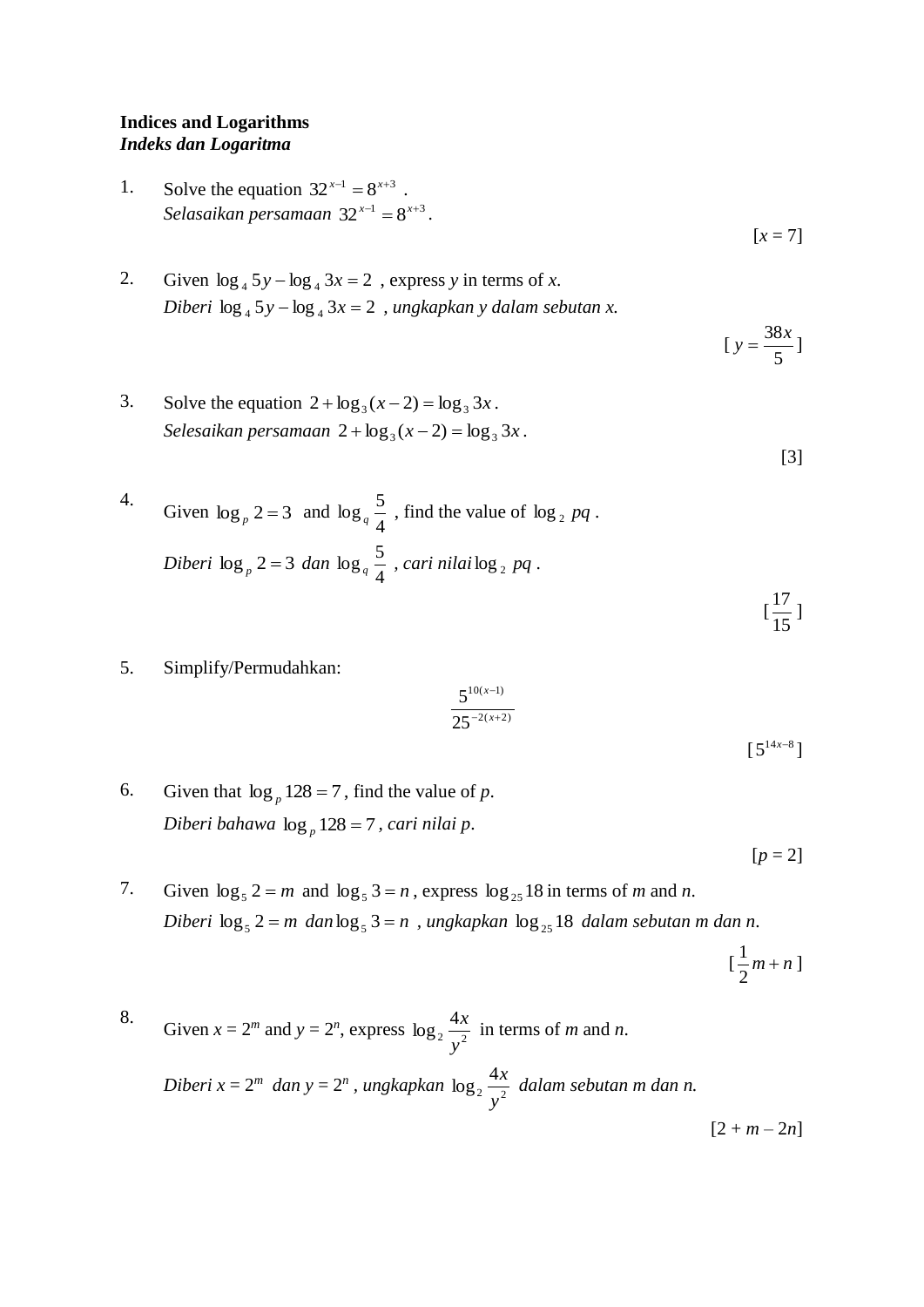1. Given  $f(x) = -3x^2 + x + 16$ , find the range of values of *x* for  $f(x) \le 6$ . *Diberi*  $f(x) = -3x^2 + x + 16$ , cari julat nilai x untuk  $f(x) \le 6$ .

> [ 3  $x \leq -\frac{5}{3}, x \geq 2$

- 2. The graph of a quadratic function  $f(x) = 2x^2 3x + p 2$ , where *p* is a constant, does not intersect the *x*-axis. Find the range of values of *p*. *Graf fungsi kuadratik*  $f(x) = 2x^2 - 3x + p - 2$ , dengan keadaan p ialah pemalar, *tidak bersilang dengan paksi-x. Cari julat nilai p.*
	- [ 8  $p > \frac{25}{9}$
- 3. The diagram shows the graph of quadratic function  $f(x) = (x-3)^2 + 2k$ , where *k* is a constant.

*Rajah menunjukkan graf fungsi kuadratik*  $f(x) = (x-3)^2 + 2k$ , dengan keadaan k *ialah pemalar*.



Given  $(h, -15)$  is the minimum point of the graph.

- *Diberi*  (*h*,15) *ialah titik minimum graf itu.*
- (a) State the values of *h* and *k*. *Nyatakan nilai h dan nilai k.*
- (b) Find the value of *p*. *Cari nilai p.*

$$
[ (a) h = 3 , k = -\frac{15}{2} ; (b) p = -6 ]
$$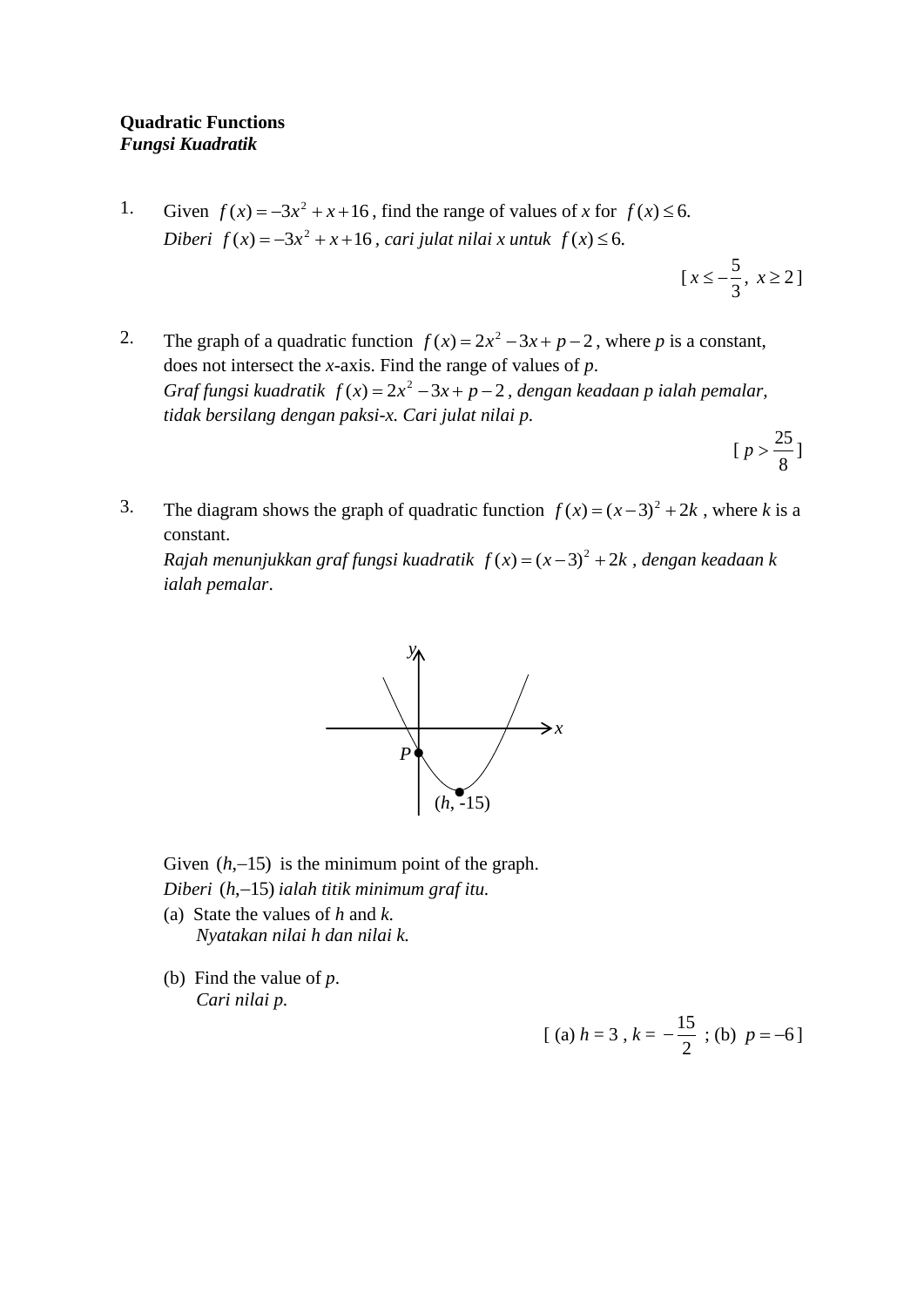4. The diagram shows the graph of the quadratic function  $f(x) = (x-3)^2 - 1$ . *Rajah menunjukkan graf fungsi kuadratik*  $f(x) = (x-3)^2 - 1$ .



State

*Nyatakan*

- (a) the coordinates of the minimum point of the curve, *koordinat titik minimum bagi lengkung itu,*
- (b) the equation of the axis of symmetry of the curve, *persamaan paksi simetri bagi lengkung itu,*
- (c) the range of values of *x* when  $f(x)$  is negative. *julat nilai x apabila f* (*x*) *ialah negatif.*

 $[(a) (3, -1)$ ; (b)  $x = 3$ ; (c)  $2 < x < 4$ 

# **Permutations and Combinations** *Pilihatur dan Gabungan*

- 1. There are 9 boys in a class. Find *Terdapat* 9 *orang pelajar lelaki dalam sebuah kelas. Cari* (a) the number of ways 4 boys can be chosen from the class, *bilangan cara* 4 *orang pelajar lelaki boleh dipilih dari kelas itu,*
	- (b) the number of ways at least 7 boys are chosen from the class. *bilangan cara sekurang-kurangnya* 7 *orang pelajar lelaki dipilih dari kelas itu*.  $[(a) 126 ; (b) 46]$
- 2. The diagram below shows an eight letter word. *Rajah di bawah menunjukkan suatu perkataan lapan huruf*.



- (a) Find the number of different ways to arrange all the letters in a row. *Cari bilangan cara yang berlainan untuk menyusun semua huruf dalam sebaris.*
- (b) Five letters are chosen from the word. Find the number of ways to choose the five letters which consist of 2 vowels. *Lima huruf dipilih daripada perkataan itu. Cari bilangan cara memilih lima huruf itu yang terdiri daripada* 2 *vokal*.  $[(a) 40320; (b) 30]$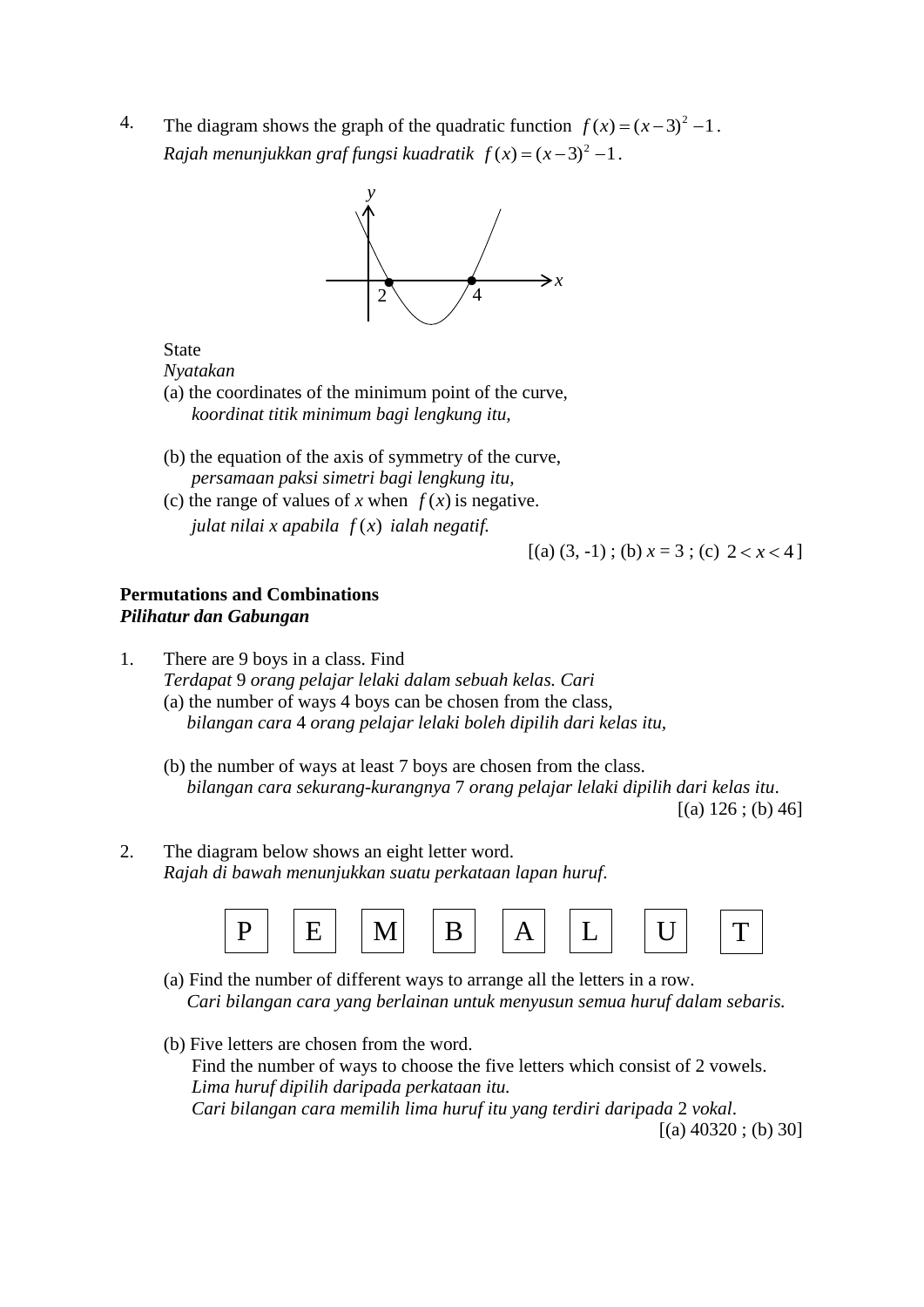3. A group of 6 students are to be chosen from 10 boys and 8 girls to form a school debate team.

Find the number of different ways to form the team which consists of *Satu kumpulan* 6 *orang murid hendak dipilih daripada* 10 *orang murid lelaki dan* 8 *orang murid perempuan untuk membentuk satu pasukan debat sekolah. Cari bilangan cara berbeza untuk membentuk pasukan itu yang mengandungi*

- (a) girls only,  *perempuan sahaja,*
- (b) at least 5 boys, *sekurang-kurangnya 5 orang murid lelaki*.

 $[(a) 28 ; (b) 2226]$ 

## **Progression** *Janjang*

1. The first three positive terms of a geometric progression are  $3, p + 1$  and 12. Find the value of p and the common ratio of the progression. *Tiga sebutan pertama yang positif bagi suatu janjang geometri ialah* 3*, p* + 1 *dan* 12*. Cari nilai p dan nisbah sepunya bagi janjang itu.*

 $[p = 5]$ 

2. It is given that 6,  $2y + x$  and  $5y - 6$  are three consecutive terms of an arithmetic progression.

*Diberi bahawa 6,* 2*y x dan*  5*y* 6 *ialah tiga sebutan berturutan bagi suatu janjang aritmetik.*

(a) Express *y* in terms of *x. Ungkapkan y dalam sebutan x.*

 $[y = 2x]$ 

(b) Find the common difference if  $x = 2$ . *Cari beza sepunya jika x* = 2.

[4]

3. In a geometric progression, the first term is *a* and the common ratio is *r*. Given that the third term of the progression exceeds the second term by 20*a,* find the values of *r*. *Dalam suatu janjang geometri, sebutan pertama ialah a dan nisbah sepunya ialah r. Diberi sebutan ketiga janjang itu melebihi sebutan kedua sebanyak* 20*a, cari nilainilai r.*

 $[r = 5, -4]$ 

4. The first three terms of an arithmetic progression are 2*h*, 10 and 3*k.* Find the value of  $2h + 3k$ . *Tiga sebutan pertama suatu janjang aritmetik ialah* 2*h,* 10 *dan* 3*k. Cari nilai*  $2h + 3k$ .

[20]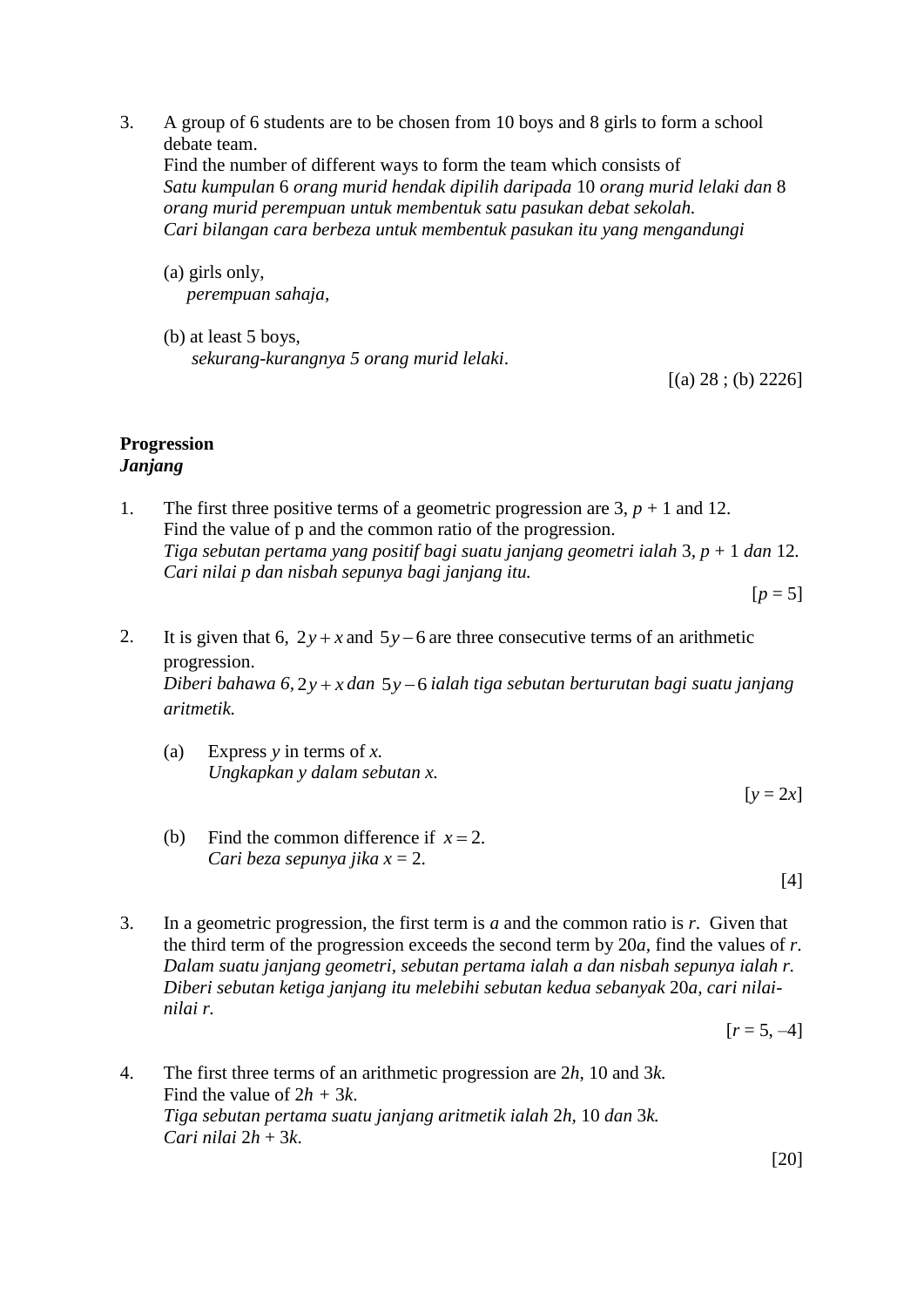- 5. In an arithmetic progression, the common difference is –4. Given that the sum of the first 10 terms the progression is 140*,* find *Dalam suatu janjang aritmetik, beza sepunya ialah* –4. *Diberi hasil tambah* 10 *sebutan pertama janjang itu ialah* 140, *cari*
	- (a) the first term of the progression, *sebutan pertama janjang itu.*

 $[a = 32]$ 

(b) the tenth term of the progression. *sebutan kesepuluh janjang itu.*

 $[-4]$ 

6. The following information refer to the sum of the terms of a geometric progression. *Maklumat berikut merujuk kepada hasil tambah sebutan-sebutan suatu janjang geometri.*

> $0.232323... = 0.23 + p + q + ...$ where *p* and *q* are constants. *dengan keadaan p dan q ialah pemalar.*

## Determine *Tentukan*

(a) the value of *p* and of *q, nilai p dan nilai q,*

 $[p = 0.0023, q = 0.000023]$ 

(b) the common ratio of the progression. *nisbah sepunya janjang itu.*

[0.01]

7. It is given that the sum of the first *n* terms of a geometric progression is  $|2^{2n}-1|$ . 3  $S_n = \frac{8}{2} [2^{2n} - 1]$ . Find,

*Diberi hasil tambah n sebutan pertamabagin suatu janjang geometri ialah* 

$$
S_n = \frac{8}{3} \Big[ 2^{2n} - 1 \Big]. \nCari,
$$

(a) the first term of the progression, *sebutan pertama janjang itu,*

[8]

(b) the common ratio of the progression. *nisbah sepunya janjang itu.*

[0.8]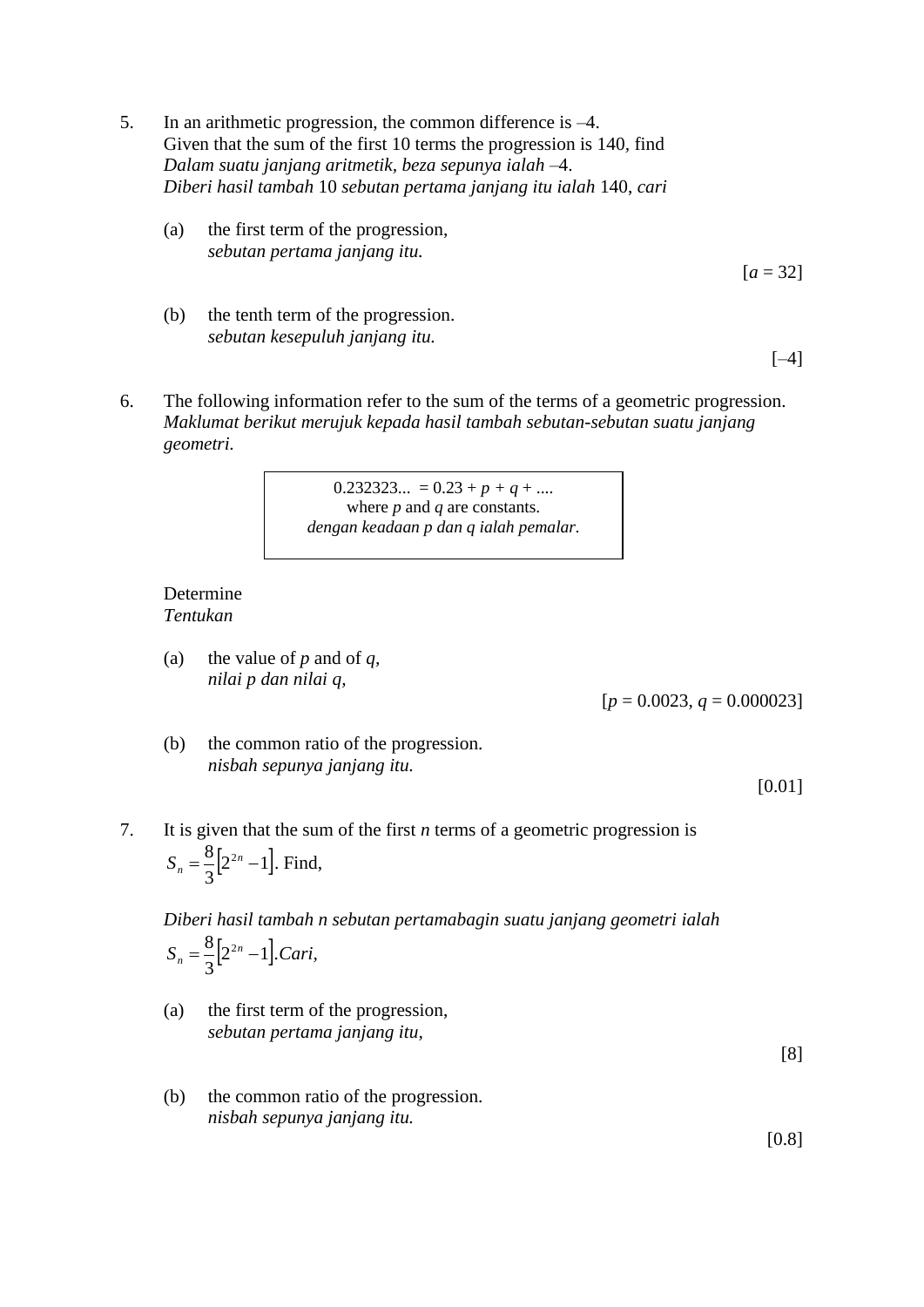8. Diagram 8 shows a circle with centre *O* which is divided into ten sectors. *Rajah* 8 *menunjukkan sebuah bulatan dengan pusat O dibahagi kepada sepuluh sektor.*



The angles of the sectors forma progression with the first term of 18°. State, Sudut sektor-sektor itu membentuk suatu janjang dengan sebutan pertama 18°. *Nyatakan,*

- (a) whether the progression is an arithmetic progression or geometric progression, *sama ada janjang itu ialah janjang aritmetik atau janjang geometri,*
- (b) the value of *p*, *nilai p,*
- (c) the sum of all terms in the progression. *hasil tambah semua sebutan dalam janjang itu*.

 $[(b) p = 2, (c) 6360]$ 

9. Aishah just completed her degree in accounting field. She was offered a job from two different companies. Syarikat Wira offered her an initial salary of RM 42 000 per annum with 10% yearly increment from the basic salary. Syarikat Perkasa offered her an initial salary of RM 50 000 with 5% yearly increment from the basic salary. Aishah decided to choose the company which offer higher income and 30% of her salary for futher study after working for 8 years. Which company should Aishah choose and how her total saving for her studies? [ Round off your answer to the nearest RM]

*Aishah baru sahaja menamatkan pengajian sarjana muda dalam bidang perakaunan. Dia ditawarkan kerja oleh dua buah syarikat berbeza. Syarikat Wira menawarkan gaji permulaan RM42 000 setahun dengan kenaikan tahunan sebanyak 10% daripada gaji pokok. Syarikat Perkasa menawarkan gaji permulaan RM42 000 setahun dengan kenaikan tahunan sebanyak 10% daripada gaji pokok. Aishah bercadang untuk memilih syarikat yang menawarkan jumlah pendapatan yang paling tinggi dan menabung sebanyak 30% daripada gajinya bagi melanjutkan pelajaran selepas bekerja selama 8 tahun. Syarikat manakah yang patut Aishah pilih dan berapakah jumlah tabungannya untuk melanjutkan pelajaran? [Bundarkan jawapan anda kepada RM terhampir]*

[Wira; RM480307]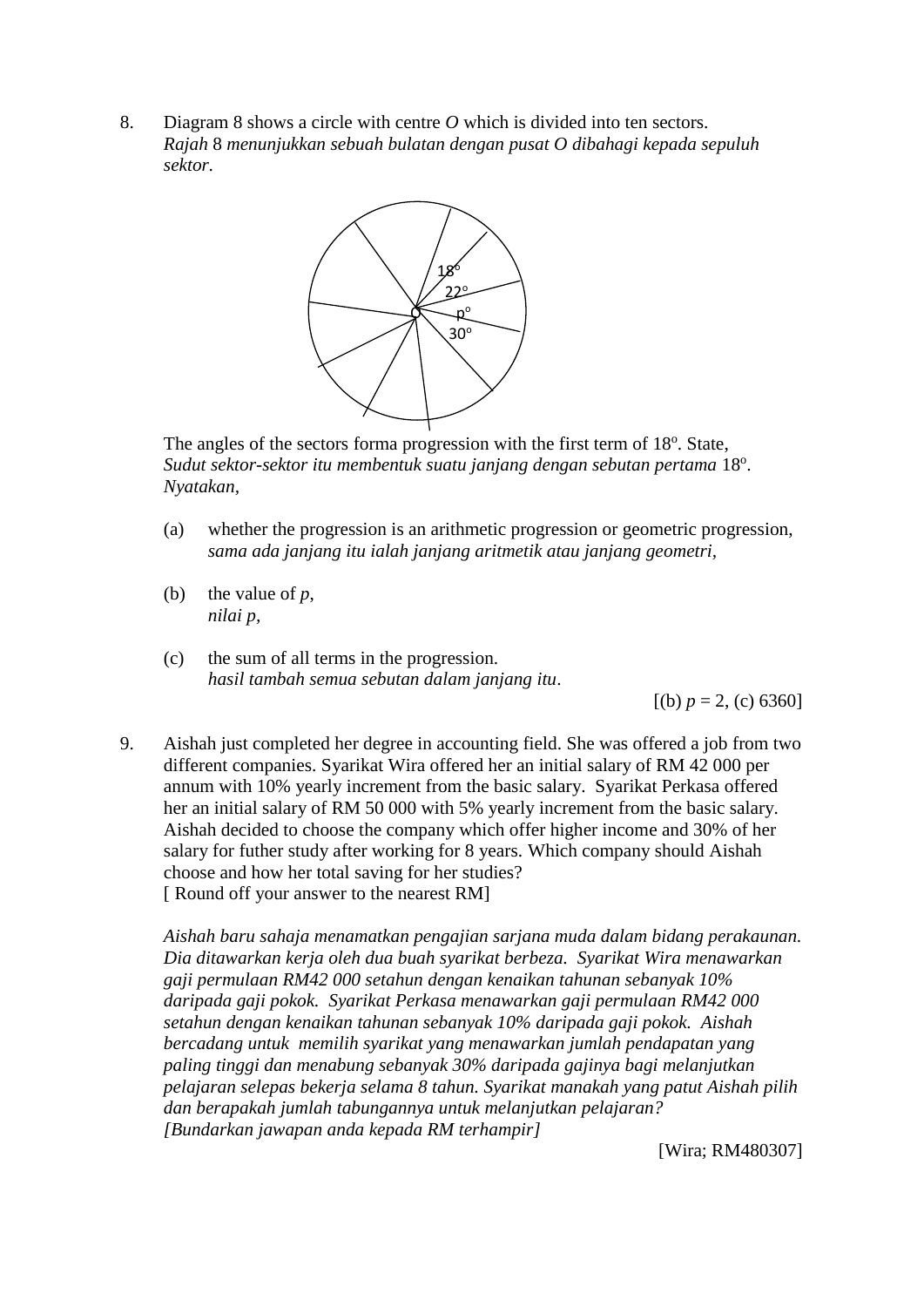- 10. A wire is cut into n parts. The length of each parts increases and form a geometric progression. It is given that the length of the fifth part of the wire is 8 times the length of the second part of the wire. *Suatu dawai dipotong kepada n bahagian. Panjang setiap bahagian bertambah dan membentuk suatu janjang geometri. Diberi bahawa panjang dawai bahagian kelima adalah* 8 *kali panjang dawai bahagian kedua.*
	- (a) Calculate the common ratio. *Hitung nisbah sepunya.*
	- (b) If the total length of the wire is 6 138 cm and the length of the first part of the wire is 6 cm, calculate *Jika jumlah panjang dawai ialah* 6 138 *cm dan panjang dawai bahagian pertama ialah* 6 *cm, hitung*
		- (i) the value of  $n$ , *nilai n,*
		- (ii) the length, in cm, of the last part of the wire. *panjang, dalam cm, dawai bahagian terakhir.*

 $[(a)$   $r = 2$ , (b)(i) 10; (ii) 3072]

## **Probability Distribution** *Taburan Kebarangkalian*

1.



*X* is a discrete random variable having a binomial probability distribution with  $n = 4$ , where *n* is the number of trials. The diagram shows the probability distribution of *X*. *X ialah pemboleh ubah rawak diskret yang mempunyai satu taburan kebarangkalaian binomial dengan n* = 4*, dengan keadaan n ialah bilangan percubaann. Rajah menunjukkan taburan kebarangkalian bagi X.* 

- (a) Find the value of *h. Cari nilai h*.
- (b) Calculate  $P(X \le 2)$ . *Hitungkan*  $P(X \leq 2)$ .

[(a) [ 15  $\frac{7}{2}$ , (b) 15  $\frac{11}{1}$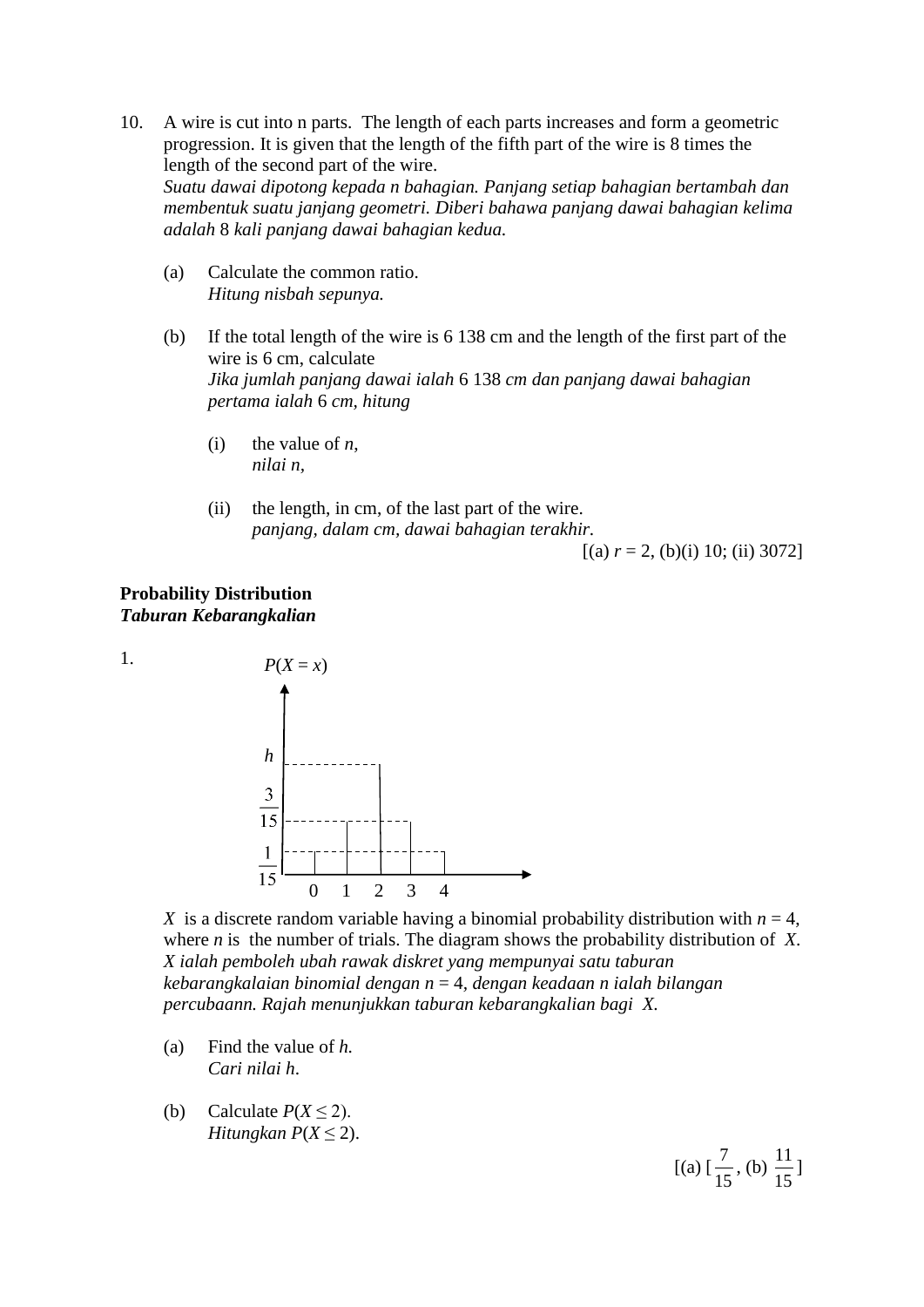2. The diagram shows the graph of a binomial distribution of *X* . *Rajah menunjukkan graf bagi satu taburan binomial bagi X*.



Find,

*Cari*, (a) the value of *m*, *nilai m*,

(b)  $P(X \le 3)$ .

- $[(a)$ 24  $\frac{7}{2}$ , (b) 8  $\frac{7}{2}$ ]
- 3. In a test, 75% of the students has passed. A sample of 10 students is chosen at random. Find the probability that more than 8 student passed the test. *Dalam suatu ujian ,* 75% *daripada pelajar telah lulus. Satu sampel yang terdiri daripada* 10 *orang pelajar dipilih secara rawak. Cari kebarangkalian bahawa lebih daripada* 8 *orang pelajar daripada sampel itu lulus ujian tersebut*.

[0.2440]

- 4. The random variable *X* represents a binomial distribution with 12 trials and the probability of success is 0.25. Find, *Pemboleh ubah rawak X mewakili taburan binomial dengan* 12 *percubaan dan kebarangkalian Berjaya ialah* 0.25. *Cari*,
	- (a) the standarad deviation of the distribution, *sisihan piawai taburan itu*,
	- (b) the probability that at least one trial is successful. *kebarangkalian bahawa sekurang-kurangnya satu percubaan adalah berjaya*.  $[(a) 1.5, (b) 0.9683]$
- 5. The marks obtained by a group of students in a particular entrance test of a school has a normal distribution with a mean of 36 and a standard deviation of 8 . Find *Markah yang diperoleh oleh sekumpulan murid dalam satu ujian kelayakan kemasukan sekolah mempunyai taburan normal dengan min* 36 *dan sisihan piawai* 8. *Cari*
	- (a) the percentage of students who score less than 30, peratus murid yang mempunyai skor kurang daripada 30,
	- (b)  $P(28 \le X \le 42)$ .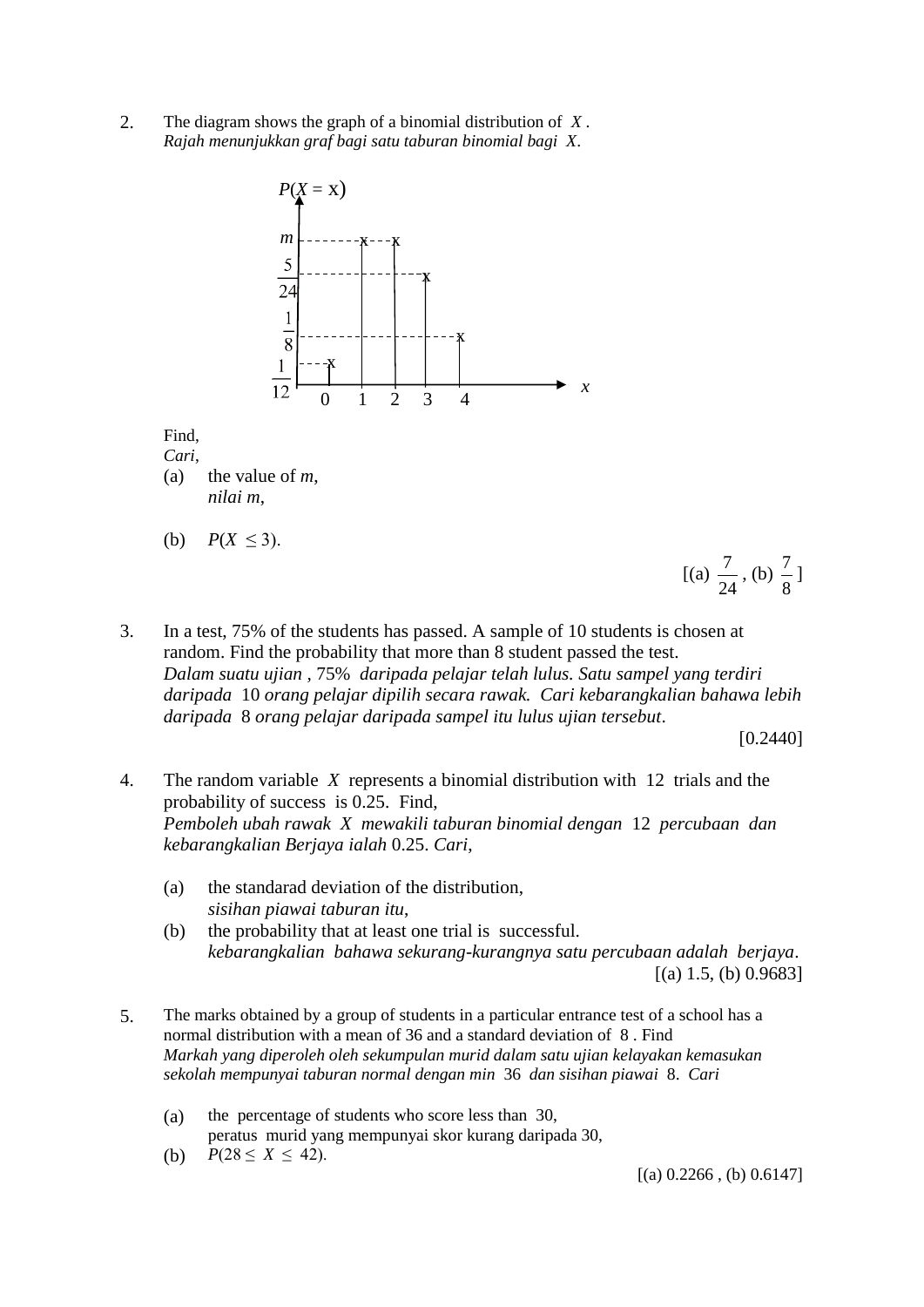- 6. (a) A random variable, *X* , has a binomial distribution with 8 trials and *p* as the probability of success. Given the mean number of success is 4.8, find *Pemboleh ubah rawak, X , mengikut satu taburan binomial dengan* 8 *cubaan dan p ialah kebarangkalian kejayaan. Diberi min bilangan kejayaan ialah* 4.8, *cari*
	- (i) the value of  $p$ , *nilai p*,
	- (ii)  $P(X > 1)$ .

 $[(a)(i) 0.6, (ii) 0.9993]$ 

- (b) In a survey , the heights of the students in a particular school are normally distributed with mean 155 cm and standard deviation 15 cm. *Dalam suatu kajian , tinggi pelajar di dalam sebuah sekolah tertentu bertaburan secara normal dengan min* 155 *cm dan sisihan piawai* 15 *cm*.
	- (i) If a students is chosen at random, find the probability that his height is less than 148 cm . *Jika seorang pelajar dipilih secara rawak, cari kebarangkalian bahawa tingginya kurang daripada* 148 *cm*.
	- (ii) Given that 15% of the students have heights more than *h* cm, find the value of *h*. *Diberi* 15% *daripada pelajar mempunyai tinggi lebih daripada h cm, cari nilai h*.

 $[(b)(i) 0.3203, (ii) 170.54]$ 

7. (a) The result of a study shows that 20% of the students from a town use their own transport to school . If 8 students from the town are chosen at random, calculate the probability that *Keputusan suatu kajian menunjukkan bahawa* 20*% daripada pelajar dari sebuah bandar menggunakan pengangkutan sendiri ke sekolah. Jika 8 orang pelajar dari bandar itu dipilih secara rawak, hitung kebarangkalian bahawa* 

- (i) exactly 3 of them use their own transport to school, *tepat* 3 *orang menggunakan pengangkutan sendiri ke sekolah*,
- (ii) less than 2 of them use their own transport to school. *kurang daripada* 2 *orang menggunakan pengangkutan sendiri ke sekolah*.

 $[(a)(i) 0.1468, (ii) 0.5033]$ 

(b) The masses of pumpkins in a vegetable farm follow a normal distribution with mean 3.5 kg and standard deviation 0.8 kg. *Jisim buah labu di dalam sebuah kebun sayur adalah mengikut taburan normal dengan min* 3.5 *kg dan sisihan piawai* 0.8 *kg.*  Find *Cari*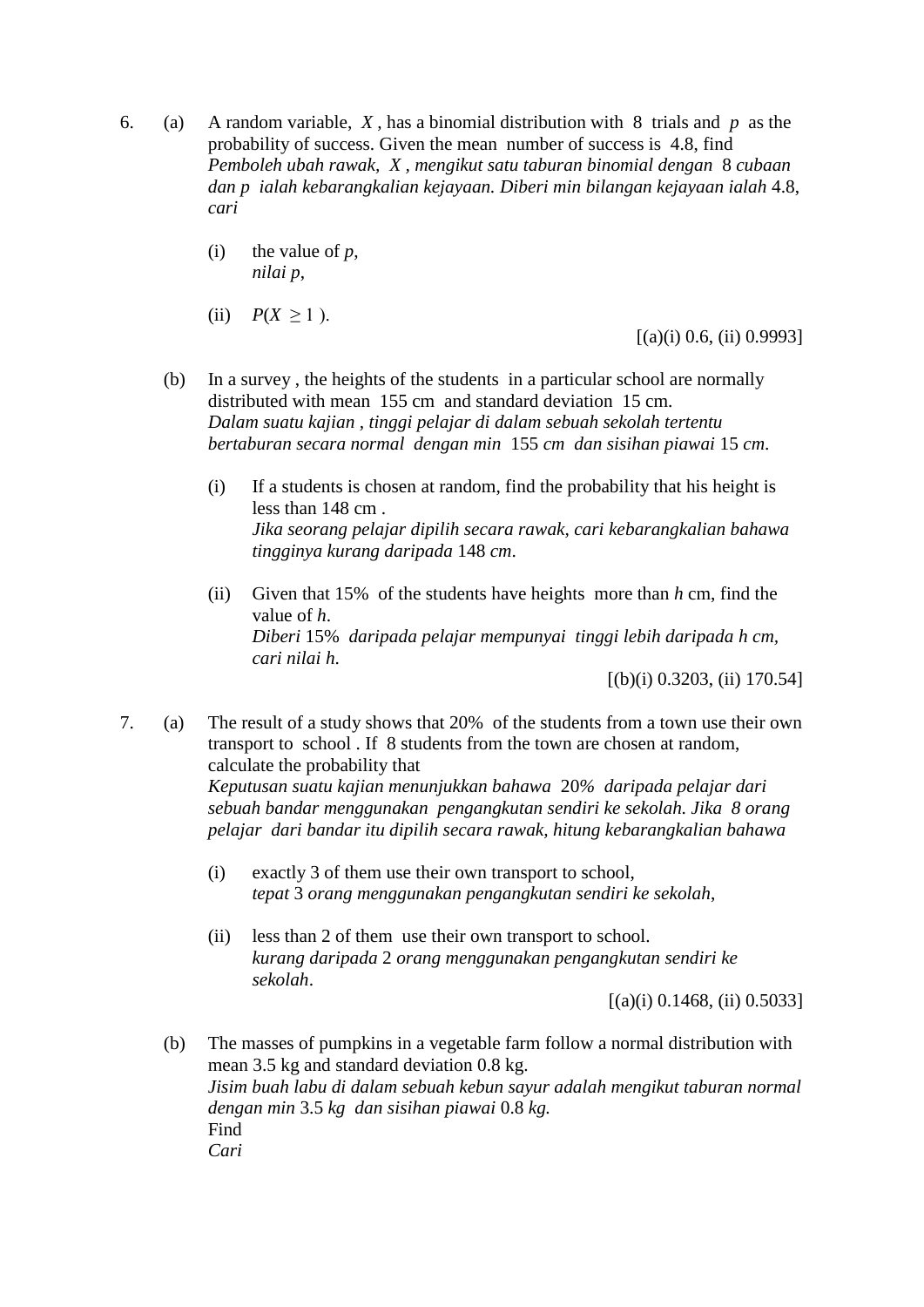- (i) the probability that a pumpkin chosen randomly from the farm has a mass of not more than 4.2 kg, *kebarangkalian bahawa sebiji buah labu yang dipilih secara rawak dari kebun itu mempunyai jisim tidak melebihi* 4.2 *kg*,
- (ii) the value of *m* if 140 out of 200 pumpkins have masses more than  $m$  kg. *nilai m jika* 140 *daripada* 200 *buah labu mempunyai jisim lebih daripada m kg*.

 $[(b)(i) 0.8092, (ii) 3.08]$ 

8. (a) In a particular district, it is found that seven out of ten families own a computer. If 12 Families are chosen at random from the district, calculate the probability that at most 2 families own a computer. *Dalam sebuah daerah tertentu, didapati tujuh daripada sepuluh keluarga memiliki sebuah komputer. Jika* 12 *buah keluarga dari daerah itu dipilih secara rawak, hitung kebarangkalian bahawa selebih-lebihnya 2 buah keluarga memiliki sebuah compute*r.

[0.0002064]

- (b) In a school , the masses of 400 students follow a normal distribution with a mean of 52 kg and a standard deviation of 5 kg. *Dalam sebuah sekolah, jisim bagi* 400 *orang pelajar adalah mengikut taburan normal dengan min* 52 *kg dan sisihan piawai* 5 *kg*.
	- (i) Find the number of students whose mass is less than 48 kg. *Cari bilangan pelajar yang berjisim kurang daripada* 48 *kg*.
	- (ii) If 8% of the students are overweight, find the minimum mass of this group of overweight students. *Jika* 8% *daripada pelajar itu adalah terlalu berat, cari jisim minimum bagi kumpulan yang terlalu berat itu.*

 $[(b)(i) 85, (ii) 59.03]$ 

- 9. (a) It is found that 30% of the eggs produced by a chicken farm are of gred A. If 10 eggs from the farm are selected at random, find the probability that *Didapati bahawa 30% daripada telur yang dihasilkan oleh lading ternakan ayam adalah dari jenis gred A. Jika 10 biji telur dari lading itu dipilih secara rawak, cari kebarangkalain bahawa*
	- (i) exactly 3 grade A eggs are obtained, *tepat* 3 *biji telur gred A diperolehi*
	- (ii) not more than 8 grade A eggs are obtained. *tidak lebih daripada 8 biji telur gred A diperolehi*.  $[(a)(i) 0.2668, (ii) 0.9999]$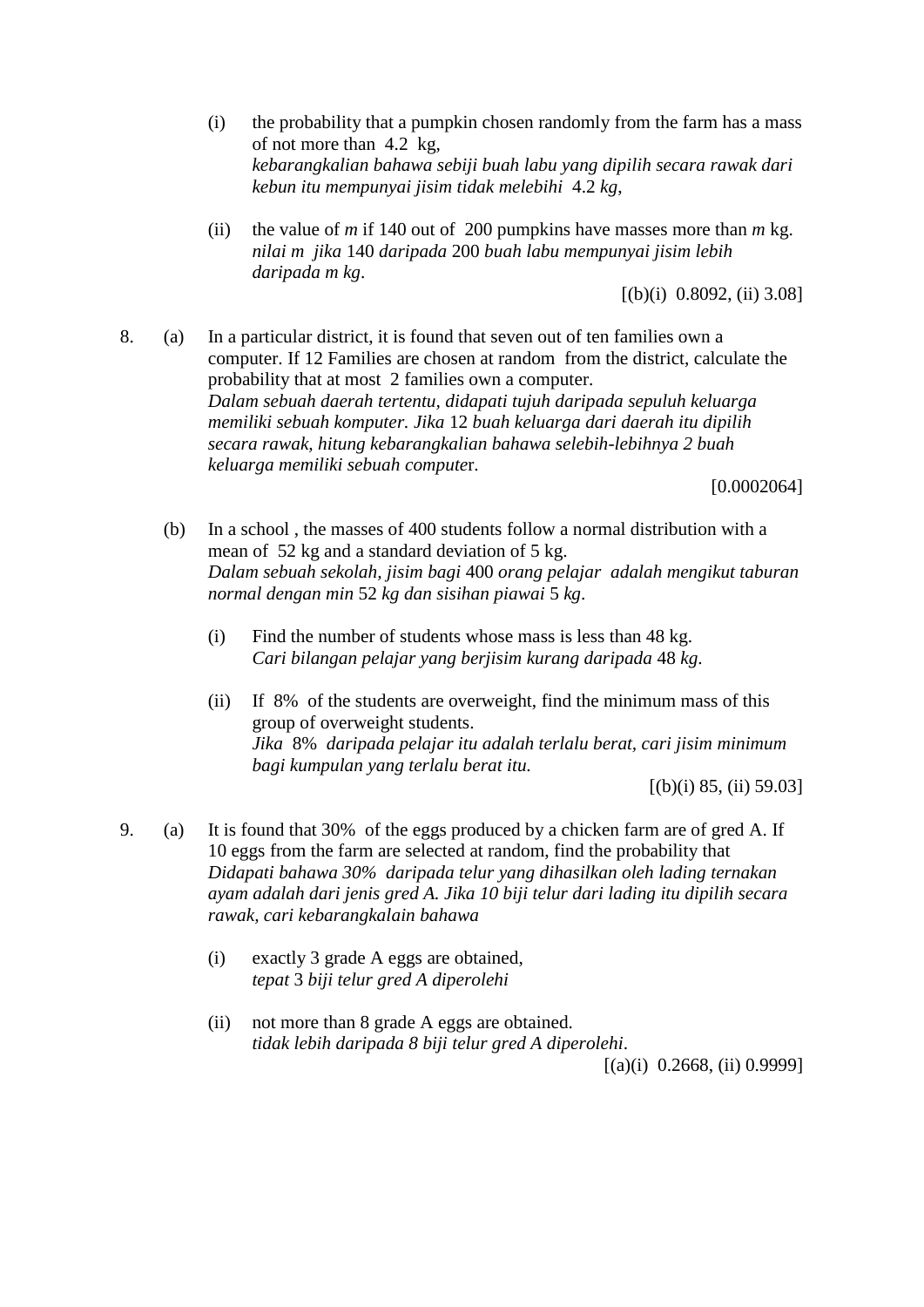(b) The Cumulative Grade Point Average (CGPA) of the final year students in a university follows a normal distribution with a mean of 2.8 and a standard deviation of 0.35.

*Nilai Gred Purata Terkumpul (NGPT) bagi pelajar tahun akhir di sebuah universiti adalah mengikut taburan normal dengan min* 2.8 *dan sisihan piawai* 0.35 .

- (i) If one student is selected randomly, find the probability that the CGPA of the student is less than 2.4 *Jika seorang pelajar dipilih secara rawak, cari kebarangkalian bahawa NGPT pelajar itu kurang daripada* 2.4
- (ii) A first class honour degree will be given to the final year students who obtained CGPA of more than k. If 2.5% of the students manage to qualify for this degree, find the value of *k*. *Ijazah kepujian kelas pertama akan dianugerahkan kepada pelajar tahun akhir yang memperoleh NGPT melebihi k . Jika* 2.5% *daripada pelajar itu berjaya memperolah ijazah ini, cari nilai k*.

 $[(b)(i) 0.1268, (b)(ii) 3.486]$ 

- 10. A survey is carried out about a scouts in a school. *Satu tinjauan dijalankan berkenaan pengakap di sebuah sekolah*.
	- (a) It is found that the mean of the number of scouts is 300, the variance is 120 and the probability that a student participate in scout is *p*. *Didapati bahawa min bilangan pengakap ialah* 300*, varians ialah* 120 *dan kebarangkalaian seorang murid menyertai pengakap ialah p*.
		- (i) Find the value of *p*. *Cari nilai p*.
		- (ii) If 10 students from the school are chosen at random, find the probability that more than 7 students participate in scout. *Jika* 10 *orang murid dari sekolah itu dipilih secara rawak, cari kebarangkalian lebih daripada* 7 *orang murid menyertai pengakap*.  $[(a)(i) 0.6, (ii) 0.1773]$
	- (b) The mass of the scout members in the school follows a normal distribution with a mean 52 kg and standard deviation of 5.6 kg. Find *Jisim ahli-ahli pengakap dalam sekolah itu adalah mengikut taburan normal dengan min* 52 *kg dan sisihan piawai* 5.6 *kg*. *Cari*
		- (i) the probability that a member chosen at random from the group has a mass less than 50 kg *Kebarangkalian bahawa seorang ahli yang dipilih secara rawak daripada kumpulan itu mempunyai jisim kurang daripada* 50 *kg*.
		- (ii) the value of *m*, if 20% of the scout members have mass more than *m* kg. *nilai m, jika 20% daripada ahli pengakap itu mempunyai jisim lebih daripada m kg*.

 $[(b)(i) 0.3606, (ii) 56.7152]$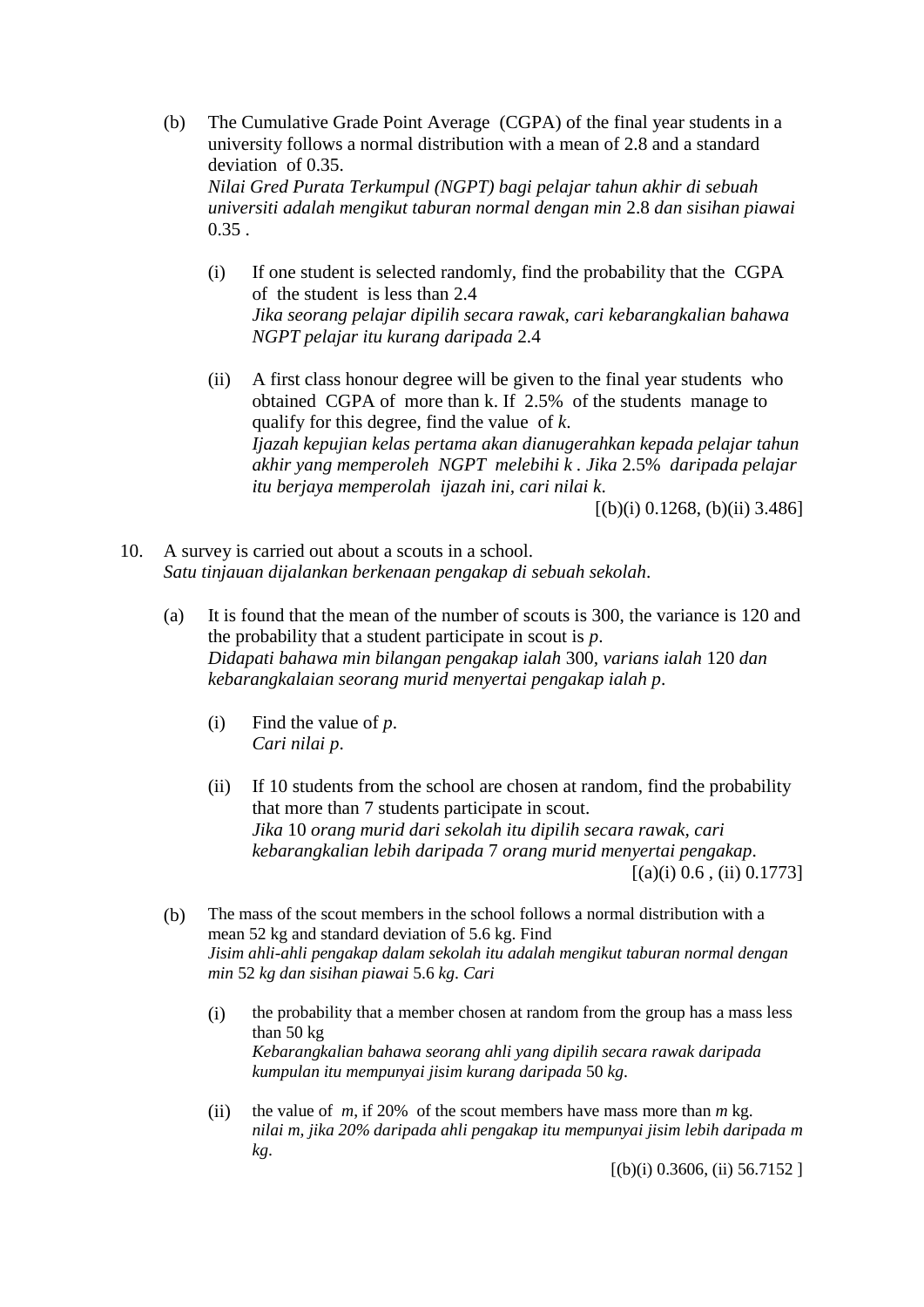# **Linear Law** *Hukum Linear*

1. The variables *x* and *y* are related by the equation  $\frac{n}{y} = 1 - \frac{\kappa}{2x^2}$ 1 *x k y*  $\frac{h}{n} = 1 - \frac{k}{2}$ . Diagram 1 shows the straight line graph obtained by plotting *y*  $\frac{1}{n}$  against  $\frac{1}{n^2}$ 1 *x* . Pembolehubah x dan y dihubungkan oleh persamaan  $\frac{n}{y} = 1 - \frac{\kappa}{2x^2}$ 1 *x k y*  $\frac{h}{k}$  = 1 –  $\frac{k}{k}$  · Rajah 1 *menunjukkan graf garis lurus yang diperoleh dengan memplot y*  $\frac{1}{m}$  *melawan*  $\frac{1}{m^2}$ 1 *x*



Diagram/*Rajah* 1

Find the value of *Cari nilai*  (a) *h*

(b) *k* 

$$
[h = \frac{1}{3}, k = -\frac{1}{3}]
$$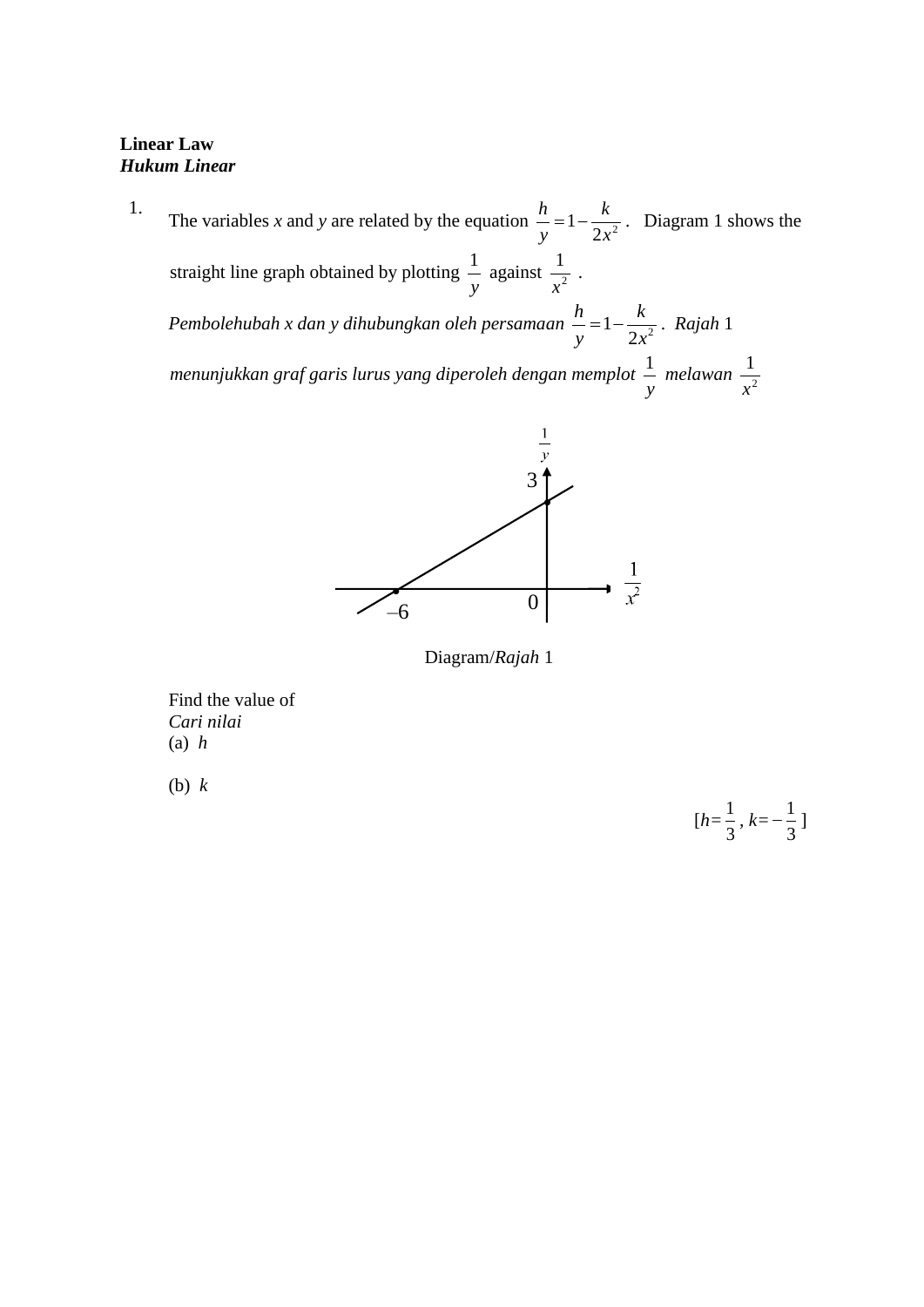2. The variables x and y are related by the equation  $y = 10k^x$ , where k is a constant. Diagram 2 shows the straight line graph obtained by plotting log<sub>10</sub>*y* against *x*.

*Pembolehubah x dan y dihubungkan oleh persamaan y* =  $10k^x$ , *dengan keadaan k ialah pemalar . Rajah 2 menunjukkan graf garis lurus yang diperoleh dengan memplot log10 y melawan x*.



Diagram/*Rajah* 2

- (a) Express the equation  $y = 10k^x$  in linear form used to obtain the straight line graph shown in Diagram 2. *Ungkapkan persamaan*  $y = 10k^x$  dalam bentuk linear yang digunakan untuk  *memperoleh graf garis lurus seperti ditunjukkan dalam rajah 2.*
- (b) Find the value of *k* and of *p*. *Cari nilai k dan nilai p.*

 $[k = 0.631, p = 0.6]$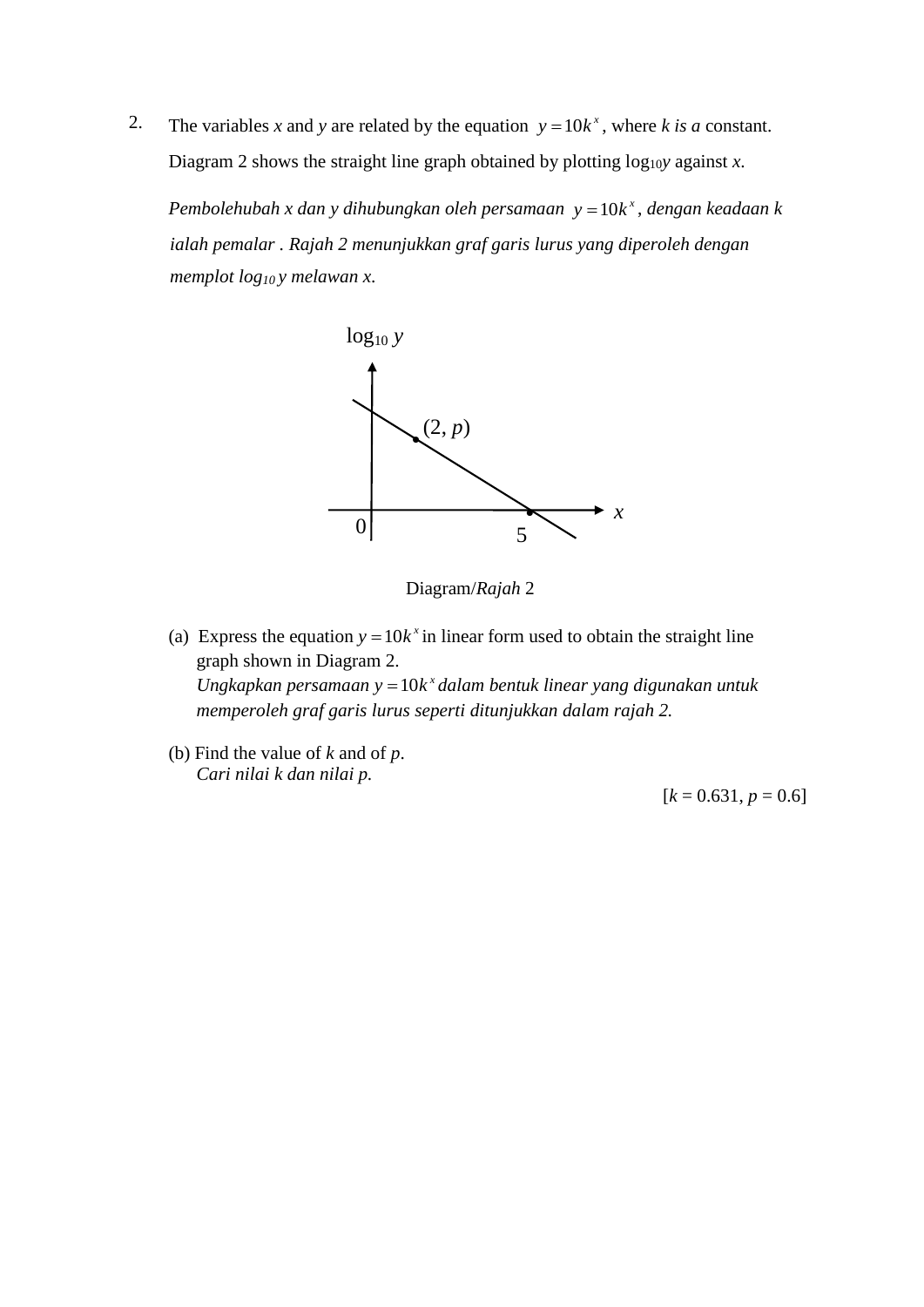3. The variables *x* and *y* are related by the equation  $xy = 2x - 5x^3$ . Diagram 3 shows the straight line *MN* obtained by plotting *y* against  $x^2$ . *Pembolehubah x dan y dihubungkan oleh persamaan*  $xy = 2x - 5x^3$ *. Rajah* 3 *menunjukkan graf garis lurus MN yang diperoleh dengan memplot y melawan*  2 *x* .



Diagram/*Rajah* 3

- (a) Express the equation  $xy = 2x 5x^3$  in its linear form used to obtain the straight line graph shown in Diagram 3. *Ungkapkan persamaan*  $xy = 2x - 5x^3$  dalam bentuk linear yang digunakan untuk  *memperoleh graf garis lurus seperti ditunjukkan dalam Rajah* 3*.*
- (b) State *Nyatakan* 
	- (i) the gradient of the straight line *MN*.  *kecerunan bagi garis lurus MN.*
	- (ii) the coordinates of M. *koordinat M.*

 $[(b)(i) -5, (ii)M(0,2)]$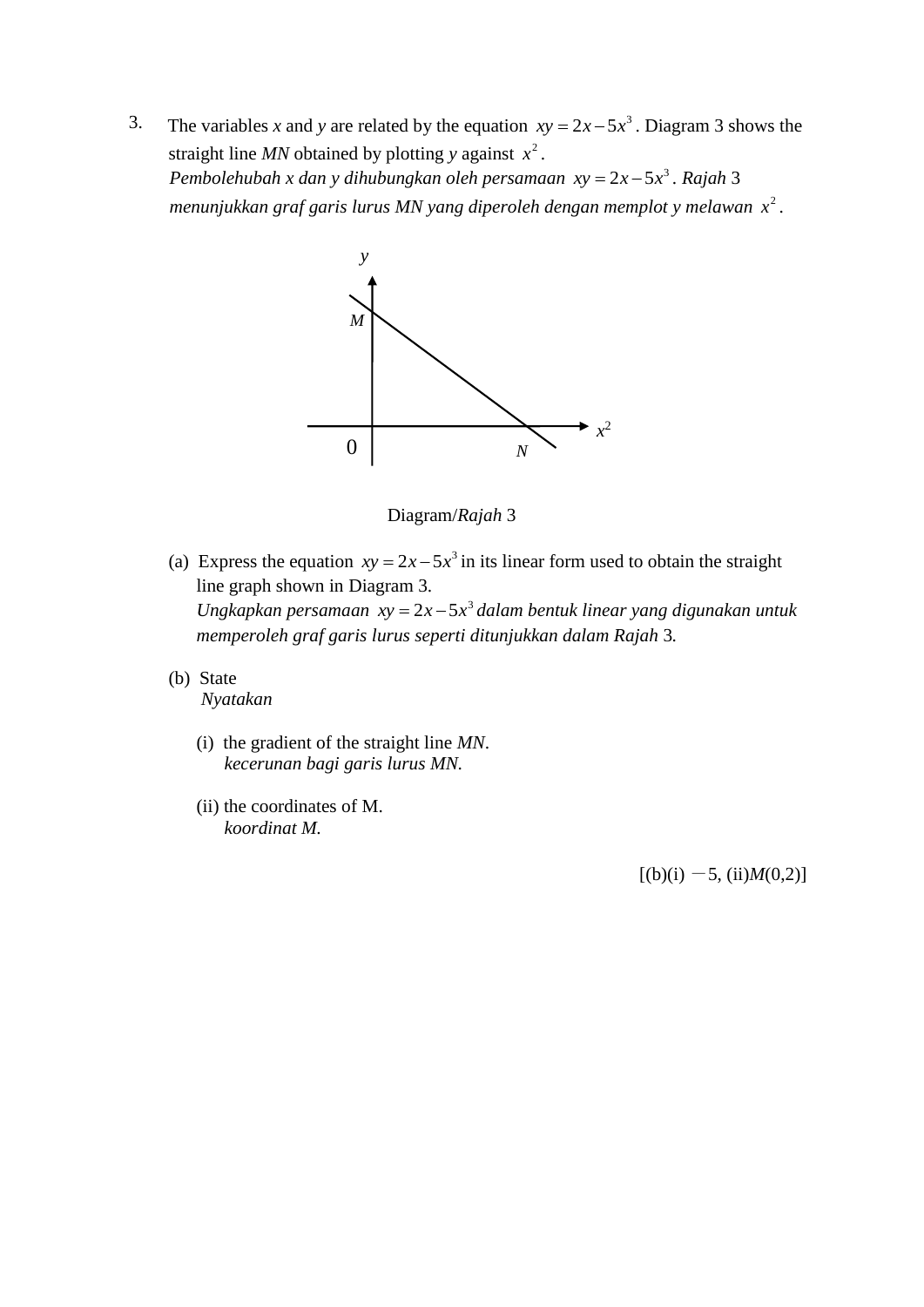4 Use graph paper to answer this question.

*Gunakan kertas graf yang disediakan untuk menjawab soalan ini.* Table 4 shows the values of two variables, *x* and *y*, obtained from an experiment.

The variables *x* and *y* are related by the equation  $y = \frac{n}{x} + \frac{1}{x^2}$ 1 *px px*  $y = \frac{h}{x} + \frac{1}{x^2}$ , where *h* and *p* are

constants.

*Jadual 4 menunjukkan nilai-nilai bagi dua pembolehubah, x dan y, yang diperoleh daripada satu eksperimen. Pembolehubah x dan y dihubungkan oleh persamaan* 

2 1 *px px*  $y = \frac{h}{h} + \frac{1}{2}$  dengan keadaan h dan p adalah pemalar.

|  |  | $0.471$   0.138   0.070   0.044   0.032   0.024 |  |
|--|--|-------------------------------------------------|--|

### Table/*Jadual* 4

- (a) Based on table 4, construct a table for the values of  $x^2y$ . *Berdasarkan Jadual* 4*, bina satu jadual bagi nilai−nilai x y* 2 .
- (b) Plot  $x^2y$  against *x*, using a scale of 2 cm to 1 unit on the *x-axis* and 2 cm to 0.1 unit on the  $x^2y$ -axis. Hence, draw the line of best fit. *Plotkan*  $x^2y$  melawan x, dengan menggunakan skala 2 *cm kepada* 1 *unit pada paksi*-*x dan* 2 *cm kepada* 0.1 *unit pada paksi- x y* 2 *.*

 *Seterusnya, lukiskan garis lurus penyuaian terbaik.*

- (c) Use your graph in 4 (b) to find the value of *Gunakan graf di* 4(b) *untuk mencari nilai*
	- (i)  $y$  when  $x = 3.5$ , *v bila*  $x = 3.5$ ,
	- (ii) *p*
	- $(iii)$  *h*

 $[(c)(i)$   $y = 0.057$ , (ii)  $p = 2.56$ , (iii)  $h = 0.205$ ]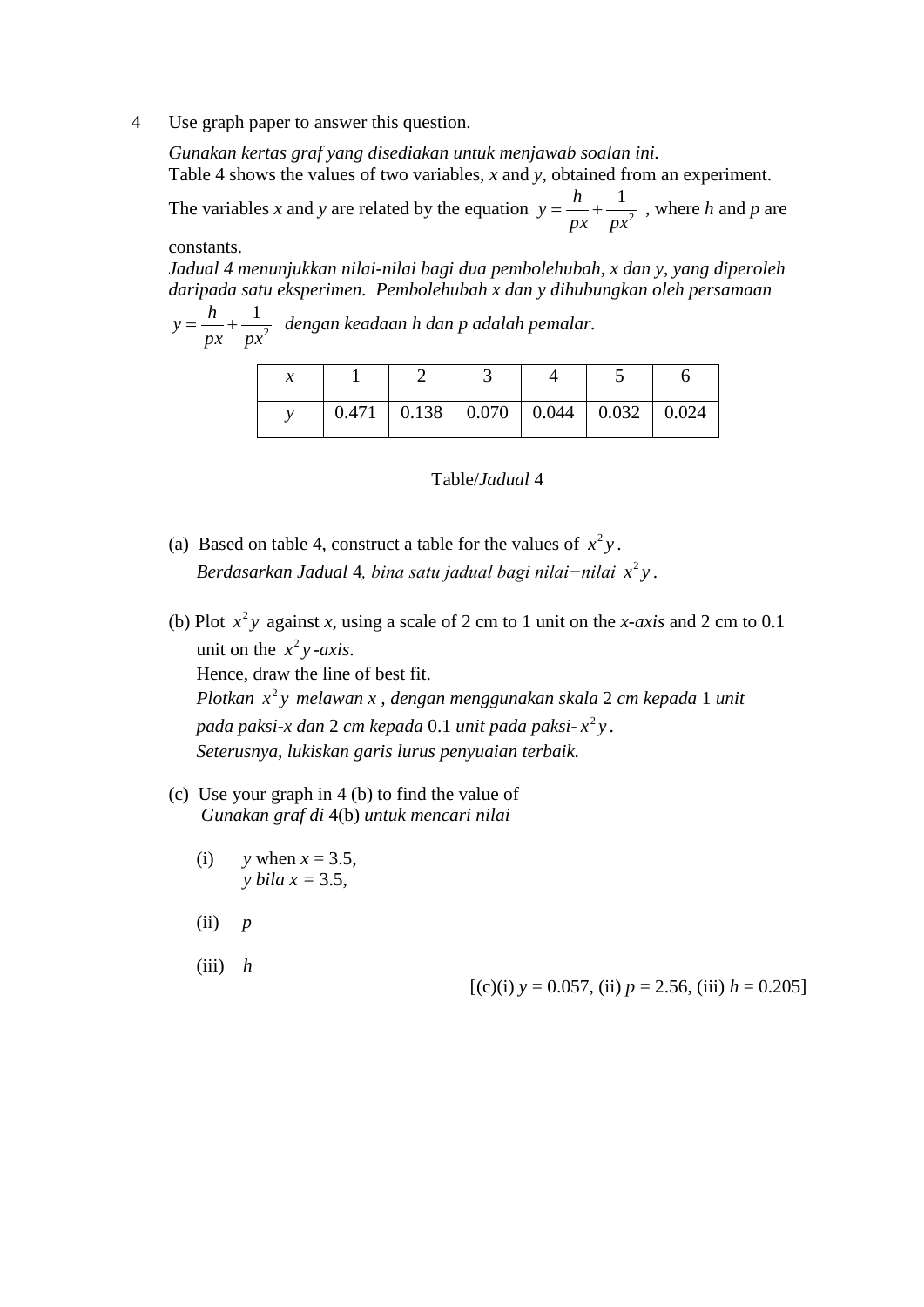5. Use graph paper to answer this question.

*Gunakan kertas graf yang disediakan untuk menjawab soalan ini.* Table 5 shows the values of two variables, *x* and *y*, obtained from an experiment. The variables x and y are related by the equation  $y = -\frac{\lambda}{x} + 3kx$ *x*  $y = \frac{h}{h} + 3kx$ , where *h* and k are

constants.

*Jadual 5 menunjukkan nilai-nilai bagi dua pembolehubah, x dan y, yang diperoleh daripada satu eksperimen. Pembolehubah x dan y dihubungkan oleh persamaan* 

*kx x h y* 3 *dengan keadaan h dan k adalah pemalar.* 

| 1.0 | $\begin{array}{ c c c c } \hline 2,0 & 3.0 \\ \hline \end{array}$ | $\vert$ 4.0 | $\vert$ 5.0                               | 6.0 |
|-----|-------------------------------------------------------------------|-------------|-------------------------------------------|-----|
|     |                                                                   |             | $6.42$   3.84   3.26   3.18   3.30   3.52 |     |



- (a) Based on table 5, construct a table for the values of  $x^2$  and *xy*. *Berdasarkan Jadual 5, bina satu jadual bagi nilai−nilai*  2 *x dan xy.*
- (b) Plot *xy* against  $x^2$ , using a scale of 2 cm to 5 units on the  $x^2$ -axis and 2 cm to 2 units on the *xy-axis*. Hence, draw the line of best fit. *Plotkan xy melawan*  2 *x , dengan menggunakan skala* 2 *cm kepada* 5 *unit pada paksi*-2 *x dan* 2 *cm kepada* 2 *unit pada paksi-xy. Seterusnya, lukiskan garis lurus penyuaian terbaik.*
- (c) Use your graph in 5 (b) to find the value of *Gunakan graf di 5(b), cari nilai*
	- (i) *h*,
	- (ii) *k*,

 $[h = 6, k = .14]$